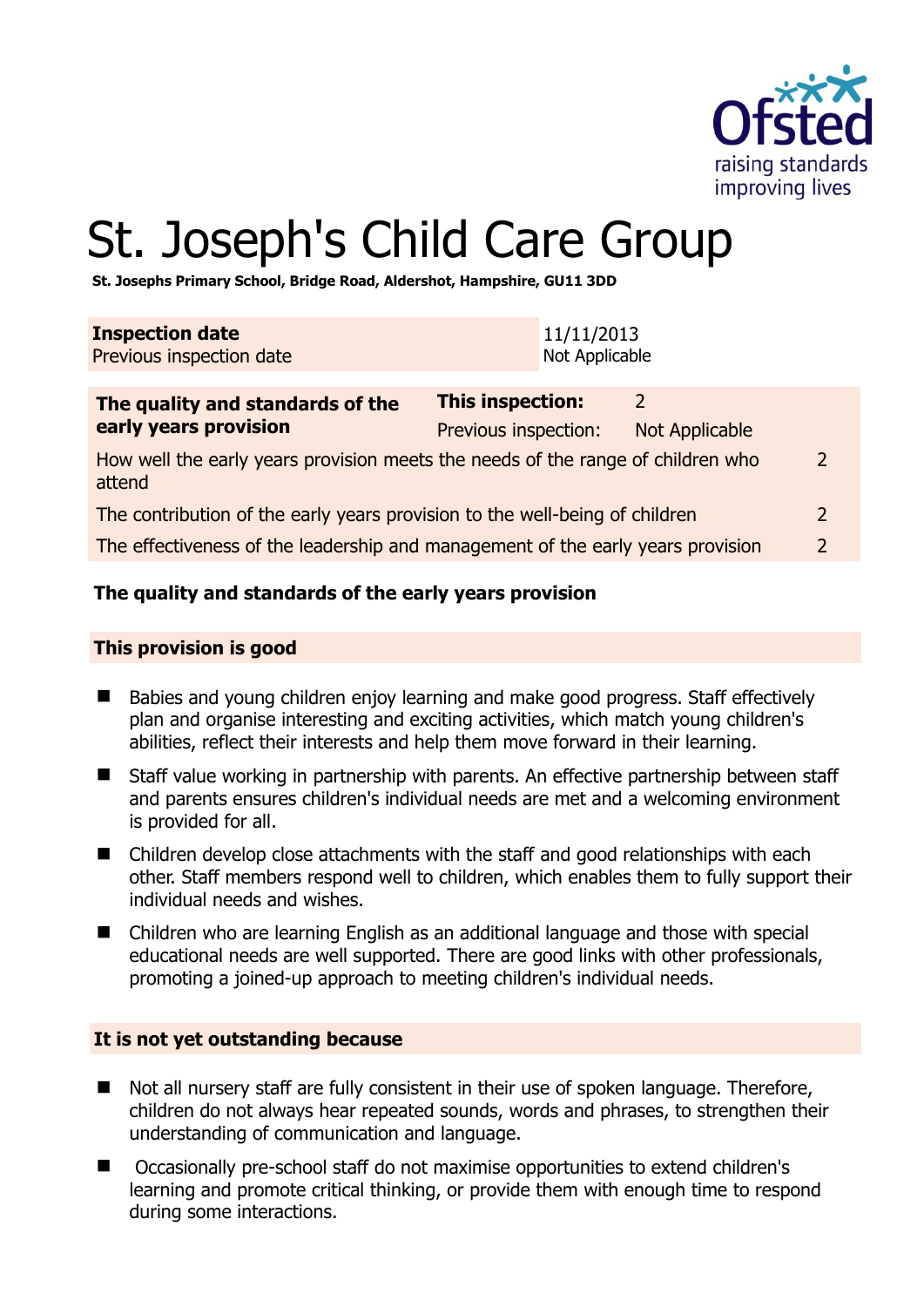# **Information about this inspection**

Inspections of registered early years provision are:

- $\bullet$  scheduled at least once in every inspection cycle the current cycle ends on 31 July 2016
- scheduled more frequently where Ofsted identifies a need to do so, for example where provision was previously judged inadequate
- brought forward in the inspection cycle where Ofsted has received information that suggests the provision may not be meeting the legal requirements of the Early Years Foundation Stage or where assessment of the provision identifies a need for early inspection
- **•** prioritised where we have received information that the provision is not meeting the requirements of the Early Years Foundation Stage and which suggests children may not be safe
- scheduled at the completion of an investigation into failure to comply with the requirements of the Early Years Foundation Stage.

# **Inspection activities**

- $\blacksquare$ The inspector and additional inspector held meetings with the head teacher and deputy head teacher of the school, and all childcare managers.
- The inspectors held discussions with key persons and other staff.
- The inspectors took account of the views of parents, verbally and written on the day of the inspection.
- The inspectors observed activities in the nursery, pre-school and tea-time club.
- $\blacksquare$ The inspectors looked at various documents, including policies and procedures, records of children, evidence of the suitability of staff and recruitment procedures.

#### **Inspector**

Jane Franks and Janet Thouless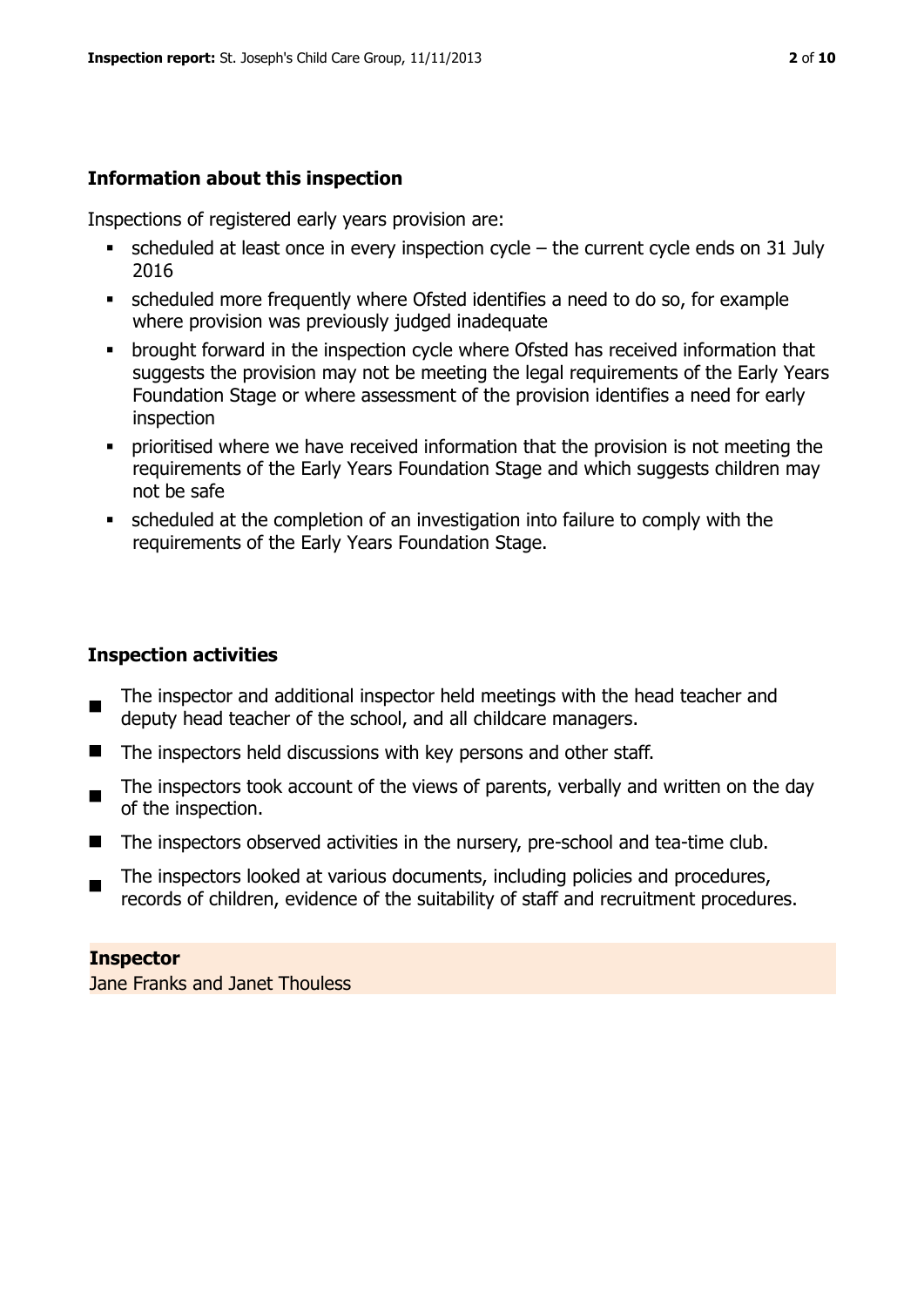#### **Full report**

#### **Information about the setting**

St. Joseph's Child Care Group was registered in 1987 and is managed by the the Trustees of the provision, a registered charity in England. The registration has several provisions, which are situated in the grounds of St. Joseph's Catholic Primary School. They include: a pre-school (operating two sessions daily from 8.45am to 11.45am and from 12.15pm to 3.15pm, term time only); a nursery providing full day care (operating all year from 8am to 5pm); a breakfast club (operating from 8am to 8.30am); a tea-time club (operating from 3.15pm to 5.45pm); and a holiday club. Each provision has separate managers and base rooms, and all have access to outdoor play areas. They also use the school facilities including the hall, library and grounds. The provisions serve the local community as well as offering some out- of-catchment places. The pre-school has 51 children on roll and the nursery has 54 children on roll. The breakfast club and tea-time club have 200 children on roll as all children attending the school are eligible to attend. The holiday club currently operates for four weeks throughout the year, mainly in summer holidays. The setting supports children with special educational needs and children who speak English as an additional language. The pre-school and nursery employ a total of 22 staff, and the majority of staff have early years qualifications at level 3 and above. The provision places strong emphasis on its Catholic ethos.

#### **What the setting needs to do to improve further**

#### **To further improve the quality of the early years provision the provider should:**

- enhance young children's communication and language skills by encouraging all nursery staff to consistently repeat sounds, words and phrases
- develop further opportunities to extend pre-school children's learning through the use of open-ended questions, and allow them enough time to gather their thoughts and respond through gestures or through verbal communication.

#### **Inspection judgements**

#### **How well the early years provision meets the needs of the range of children who attend**

The educational programmes provide interesting and challenging experiences that meet the needs of all children. An effective system of observation and assessment enables staff to plan specifically for the individual needs and interests of each child. Staff motivate children to learn with exciting activities that children enthusiastically engage in. A good balance of adult-led and child-initiated activities ensures that children are the prime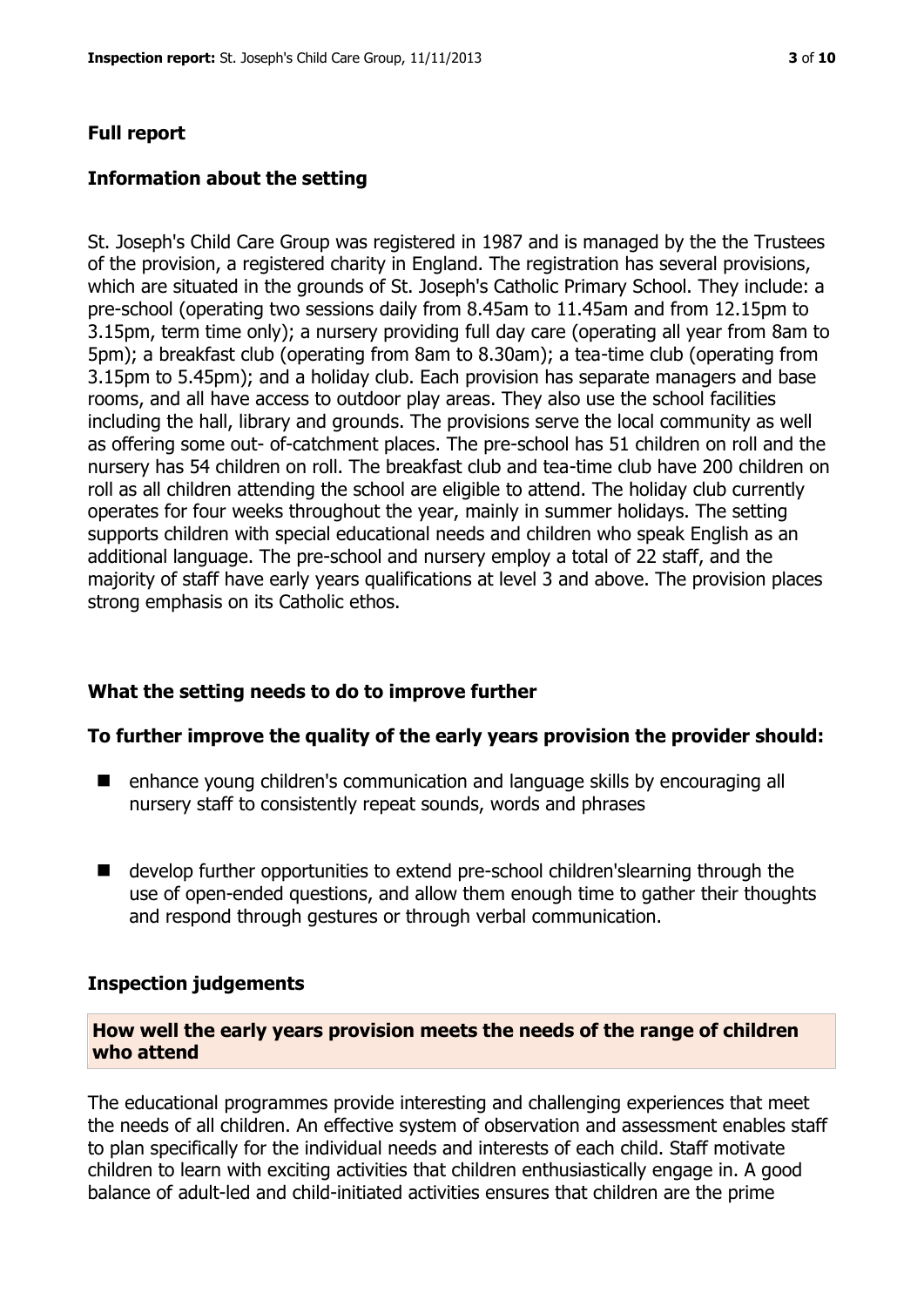instigators in their own learning. Staff allow children good opportunities to express their thoughts and feelings. For example, when a child spontaneously starts to sing a song during group time, children join in as the staff listen and give praise. As a result the children grow in confidence and self-esteem.

Children move around the environment with ease, deciding where they want to play and with what. Babies and young children have good opportunities to develop their physical skills. For instance, they pull themselves up to explore the content of sand and water trays. They engage in activities at the craft table, independently selecting resources to create their own art work. Children benefit from staff showing a real interest in them and their ideas. However occasionally pre-school staff do not consistently ask open-ended questions to extend children's learning, and give them enough time to respond during interaction. Older children are confident talkers and are extremely happy to share their thoughts and ideas with others, initiating and engaging in many worthwhile conversations.Children of all ages thoroughly enjoy being out in the garden. They show great delight when they successfully dig and discover worms, observing the worms in close detail using a magnify glass. This supports children's awareness of the world around them.

Staff model writing for a purpose and provide good opportunities for children in this area. For example, children use clip boards and pencils to make marks as they count fish on a visit to the school. Staff provide many opportunities for children to write in role play scenarios. From an early age, children have extensive opportunities to make marks using a variety of creative media. Older children are supported in sounding out and writing letters that are important to them, for example letters in their name. This helps to developing their interest in and use of early phonics. Overall staff effectively encourage skills of speaking and listening. The children enjoy stories and singing songs, and join in eagerly, using actions and words with encouragement and support from staff.Staff interact well with children, asking them relevant questions. However, not all nursery staff are totally consistent in the way they talk to children, by repeating sounds, words and phrases to enhance their communication and language skills.

Staff have a robust knowledge and understanding of how to promote the learning and development of young children. For example, children enjoy a range of mathematical activities that supports their individual interests. Staff consistently demonstrate that all children are making progress towards the early learning goals. Relationships with parents are very effective and make a good contribution to meeting all children's needs. The secure key person system allows a successful engagement with parents and well-targeted strategies for all children, as a result. This means that the children confidently acquire the key skills needed for the next steps in their learning.

# **The contribution of the early years provision to the well-being of children**

Staff settle children quickly with their warm approach, forming secure attachments and bonds. As a result children respond positively to their daily routines. Children demonstrate that they feel safe and secure in the warm and caring atmosphere of their individual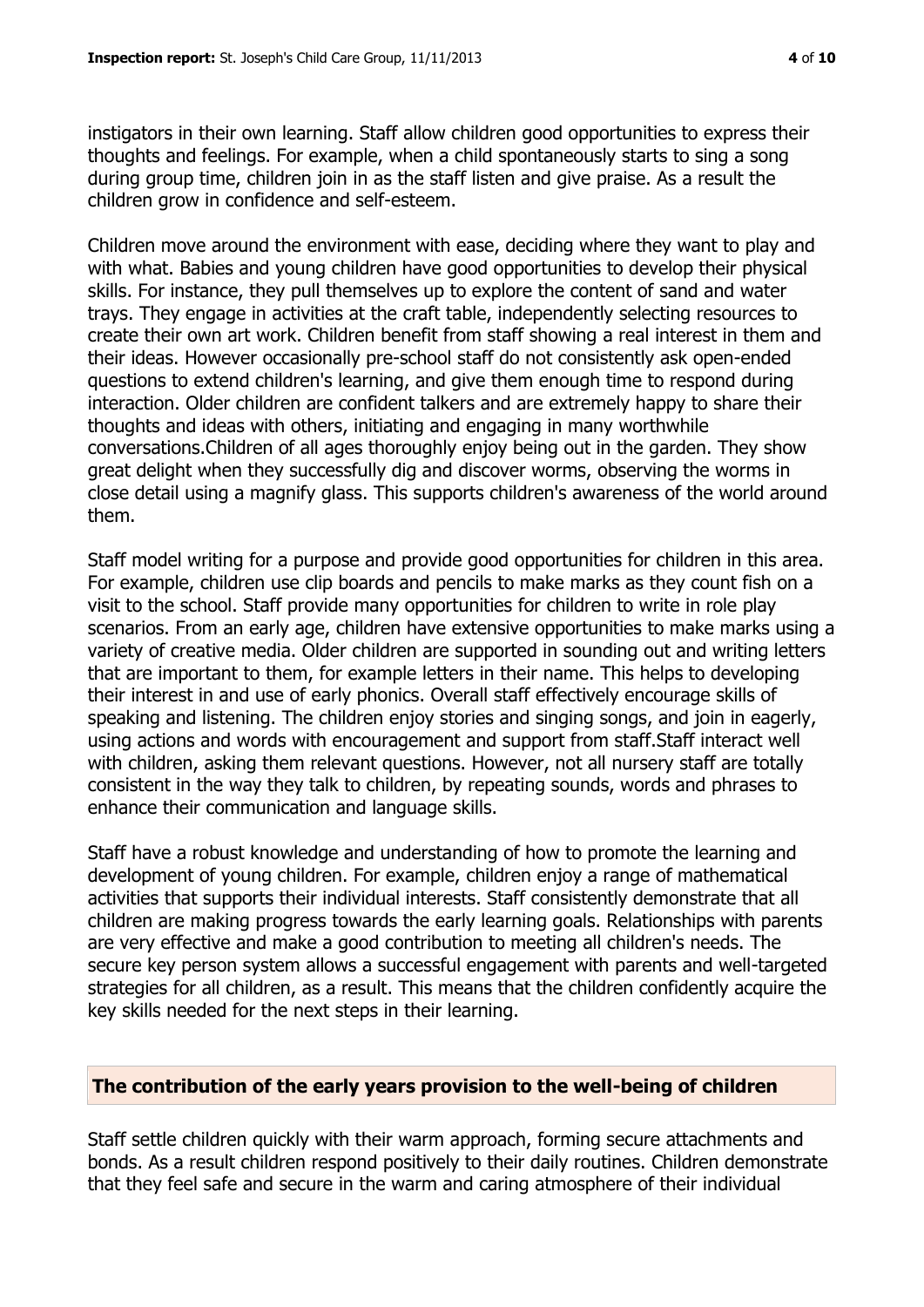settings. They enjoy secure, trusting relationship with staff who treat them with great care and affection. Staff have high expectations of children and are very aware of their capabilities. Key persons have a good knowledge of children's starting points in learning, their individual care needs and parents' preferences. This supports their personal, social and emotional development. Children behave well. This is because staff know the children well and provide activities that reflect their individual interests. In the tea-time club, rules for behaviour include the children's opinions. As a result children have a sense of ownership and are aware of their own and their peers' personal safety. Staff encourage children to be considerate to others; for example they support them in sharing their toys and resources.

Children learn about the importance of a healthy diet. They are provided with a good range of healthy and nutritious snacks. Meal times in all rooms are sociable occasions where conversation is encouraged. Pre-school children enjoy their lunch alongside older peers in the school. This supports school readiness. Children develop independence through everyday routines, for example washing hands and feeding themselves. Children have good opportunities to enjoy fresh air and exercise in the outdoor play areas. They can run freely and use physical play equipment, which includes ride-on toys, balls and climbing equipment. Therefore, children develop their physical skills and their well-being is effectively supported. Older children enjoy playing football alongside staff. Children explore with their senses, engaging in sand play alongside staff and their peers. Garden areas are dedicated to nature and here the children enjoy looking for mini beasts and growing vegetables.

Partnerships with parents and other agencies involved with children's care and education are fostered and promote a joined-up approach to meeting children's individual needs. As a result continuity between home and the setting is supported and therefore children progress effectively in their learning as they grow in confidence and self-esteem. Children are supported well in their transition to school. Staff have good working partnerships with feeder schools; for example, teachers are welcomed into the setting. This has a positive impact on the older children through their transition period.

# **The effectiveness of the leadership and management of the early years provision**

Parents are made to feel welcome in all individual settings, and this is a strength of the childcare provision. Parents in the pre-school and nursery complete detailed 'All about me' documents, which form part of children's initial assessment. This helps staff to recognise children's starting points and individual needs, and to plan activities at an appropriate level. Partnerships with parents and other agencies involved with children's care and education are robust. Parents comment that their children make good progress and love coming to the childcare settings.

Managers have a very good understanding of the learning and development requirements of the Early Years Foundation Stage. All childcare provision provides an extremely welcoming environment where children and parents feel valued and respected. Managers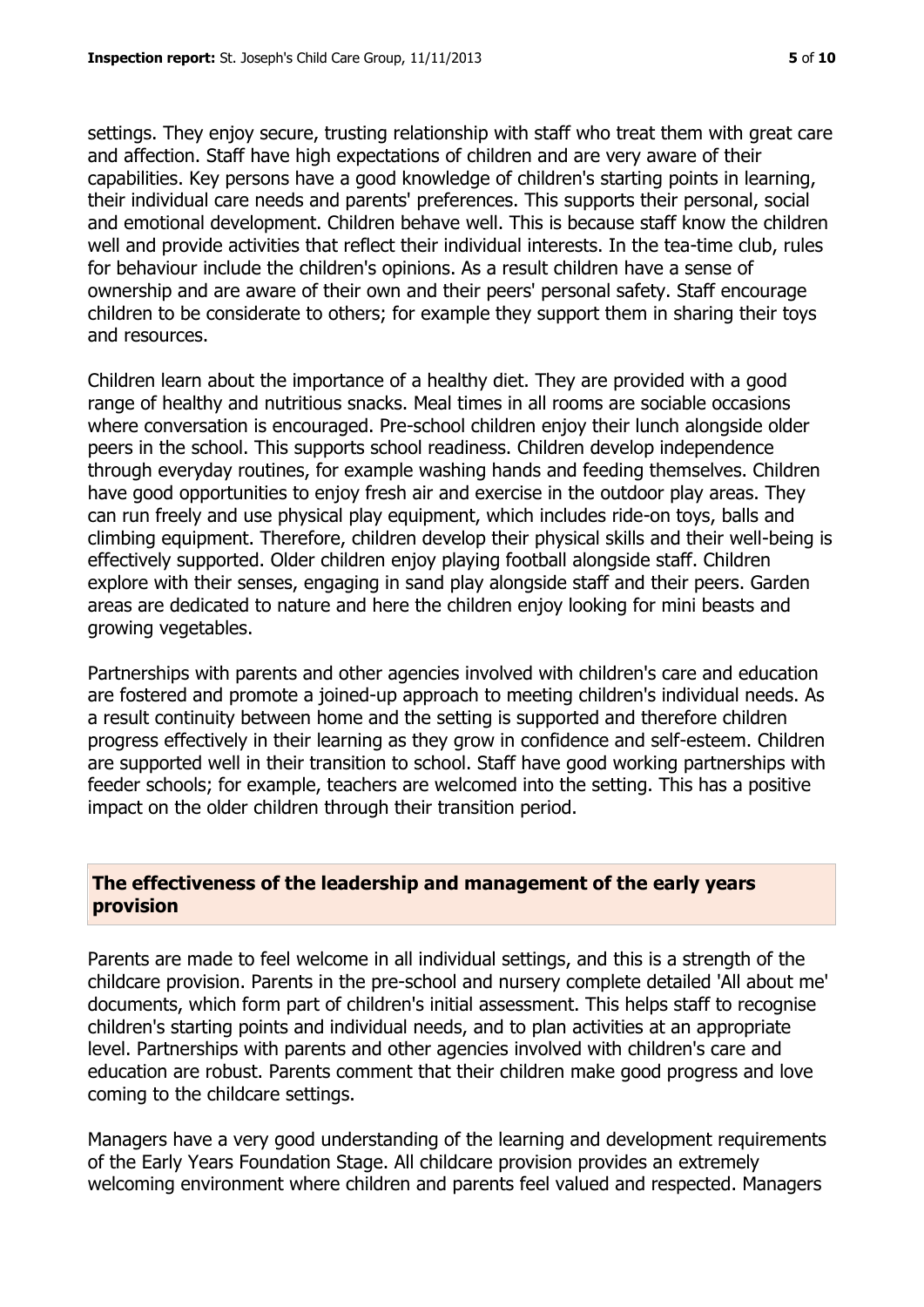are highly effective role models and motivate the staff team to strive to achieve the best for all the children. Managers are well supported by the provider. Supervision is embedded into the ethos of the childcare provision. Annual appraisals and meetings take place to monitor training needs and the quality of the provision, based on the impact of staff practice. Managers ensure staff feel valued and form part of self-evaluation processes. For example, the nursery team has introduced a new parent induction pack to enhance the transition of children into the setting. The pre-school team has restructured the book corner to support language development, in particular for children who are learning to speak English as an additional language. As a result the individual needs of all children are met.

Staff have up-to-date safeguarding and child protection knowledge, which helps them to protect the children in their care. Staff work together very well and are very supportive of each other. Regular management observations and the open door policy that management adopts ensure that any potential concerns and issues are quickly identified and dealt with, so the provision continues to provide good quality care and learning.

Recruitment procedures are fully in place; they include full vetting of all staff to ensure their suitability. Induction systems are robust to ensure that staff are clear about their roles and responsibilities. Staff take positive steps to safeguard children's welfare. Detailed risk assessments and routine safety checks contribute significantly to children's safety and well-being. Staff are vigilant about children's safety and supervise children as they move between the indoors and outdoors.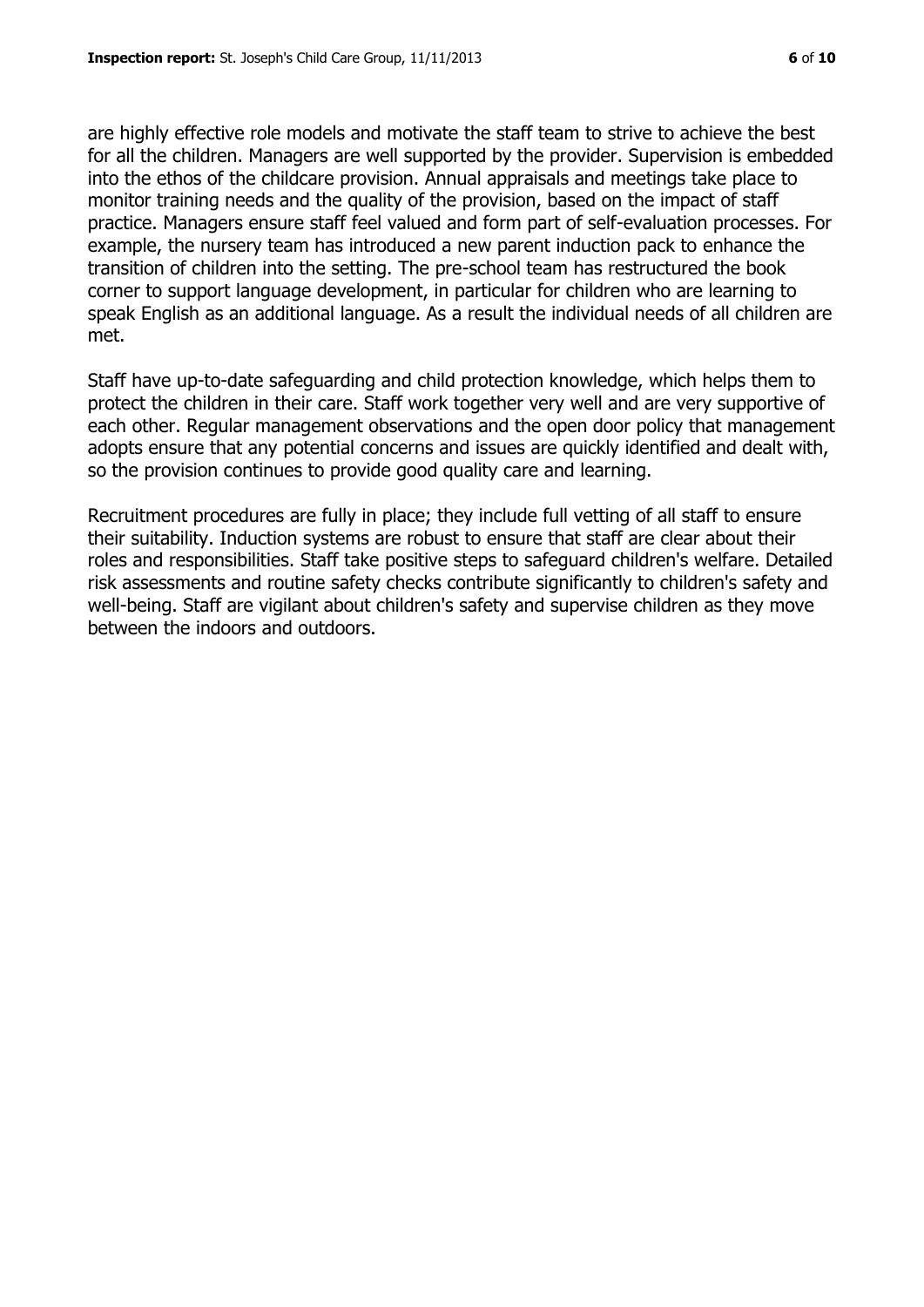# **What inspection judgements mean**

# **Registered early years provision**

| <b>Grade</b> | <b>Judgement</b>        | <b>Description</b>                                                                                                                                                                                                                                                                                                                                                                                |
|--------------|-------------------------|---------------------------------------------------------------------------------------------------------------------------------------------------------------------------------------------------------------------------------------------------------------------------------------------------------------------------------------------------------------------------------------------------|
| Grade 1      | Outstanding             | Outstanding provision is highly effective in meeting the needs<br>of all children exceptionally well. This ensures that children are<br>very well prepared for the next stage of their learning.                                                                                                                                                                                                  |
| Grade 2      | Good                    | Good provision is effective in delivering provision that meets<br>the needs of all children well. This ensures children are ready<br>for the next stage of their learning.                                                                                                                                                                                                                        |
| Grade 3      | Requires<br>improvement | The provision is not giving children a good standard of early<br>years education and/or there are minor breaches of the<br>safeguarding and welfare requirements of the Early Years<br>Foundation Stage. It will be monitored and inspected within<br>twelve months of the date of this inspection.                                                                                               |
| Grade 4      | Inadequate              | Provision that is inadequate requires significant improvement<br>and/or enforcement action. The provision is failing to give<br>children an acceptable standard of early years education and/or<br>is not meeting the safeguarding and welfare requirements of<br>the Early Years Foundation Stage. It will be monitored and<br>inspected again within six months of the date of this inspection. |
| Met          |                         | The provision has no children on roll. The inspection judgement<br>is that the provider continues to meet the requirements for<br>registration.                                                                                                                                                                                                                                                   |
| Not met      |                         | The provision has no children on roll. The inspection judgement<br>is that the provider does not meet the requirements for<br>registration.                                                                                                                                                                                                                                                       |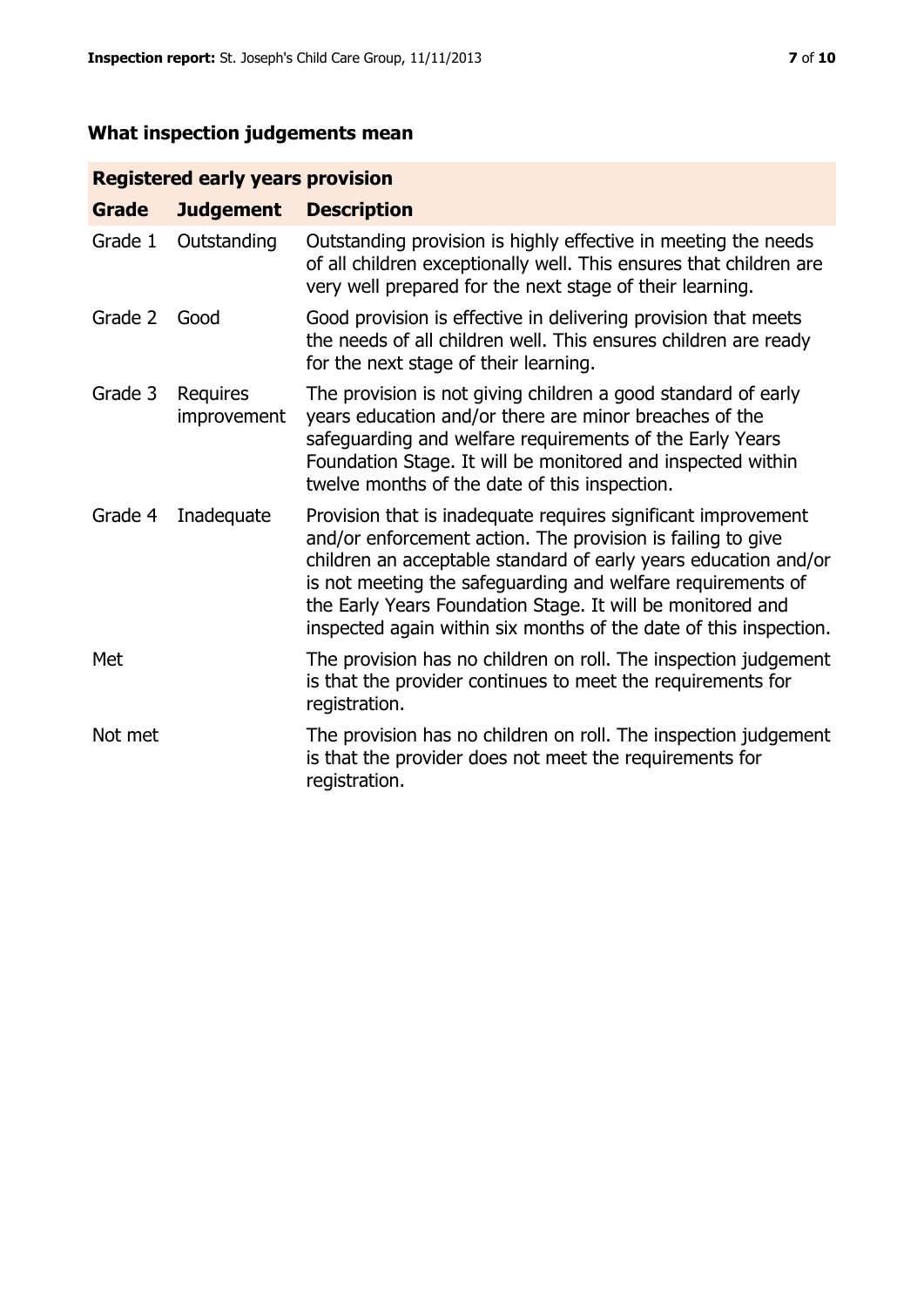### **Inspection**

This inspection was carried out by Ofsted under sections 49 and 50 of the Childcare Act 2006 on the quality and standards of provision that is registered on the Early Years Register. The registered person must ensure that this provision complies with the statutory framework for children's learning, development and care, known as the Early Years Foundation Stage.

# **Setting details**

| Unique reference number       | 109923                        |
|-------------------------------|-------------------------------|
| <b>Local authority</b>        | Hampshire                     |
| <b>Inspection number</b>      | 813374                        |
| <b>Type of provision</b>      | Full-time provision           |
| <b>Registration category</b>  | Childcare - Non-Domestic      |
| <b>Age range of children</b>  | $0 - 5$                       |
| <b>Total number of places</b> | 148                           |
| Number of children on roll    | 305                           |
| <b>Name of provider</b>       | St. Joseph's Child Care Group |
| Date of previous inspection   | not applicable                |
| <b>Telephone number</b>       | 01252 350583                  |

Any complaints about the inspection or the report should be made following the procedures set out in the guidance *'Complaints procedure: raising concerns and making complaints* about Ofsted', which is available from Ofsted's website: www.ofsted.gov.uk. If you would like Ofsted to send you a copy of the guidance, please telephone 0300 123 4234, or email enquiries@ofsted.gov.uk.

# **Type of provision**

For the purposes of this inspection the following definitions apply:

Full-time provision is that which operates for more than three hours. These are usually known as nurseries, nursery schools and pre-schools and must deliver the Early Years Foundation Stage. They are registered on the Early Years Register and pay the higher fee for registration.

Sessional provision operates for more than two hours but does not exceed three hours in any one day. These are usually known as pre-schools, kindergartens or nursery schools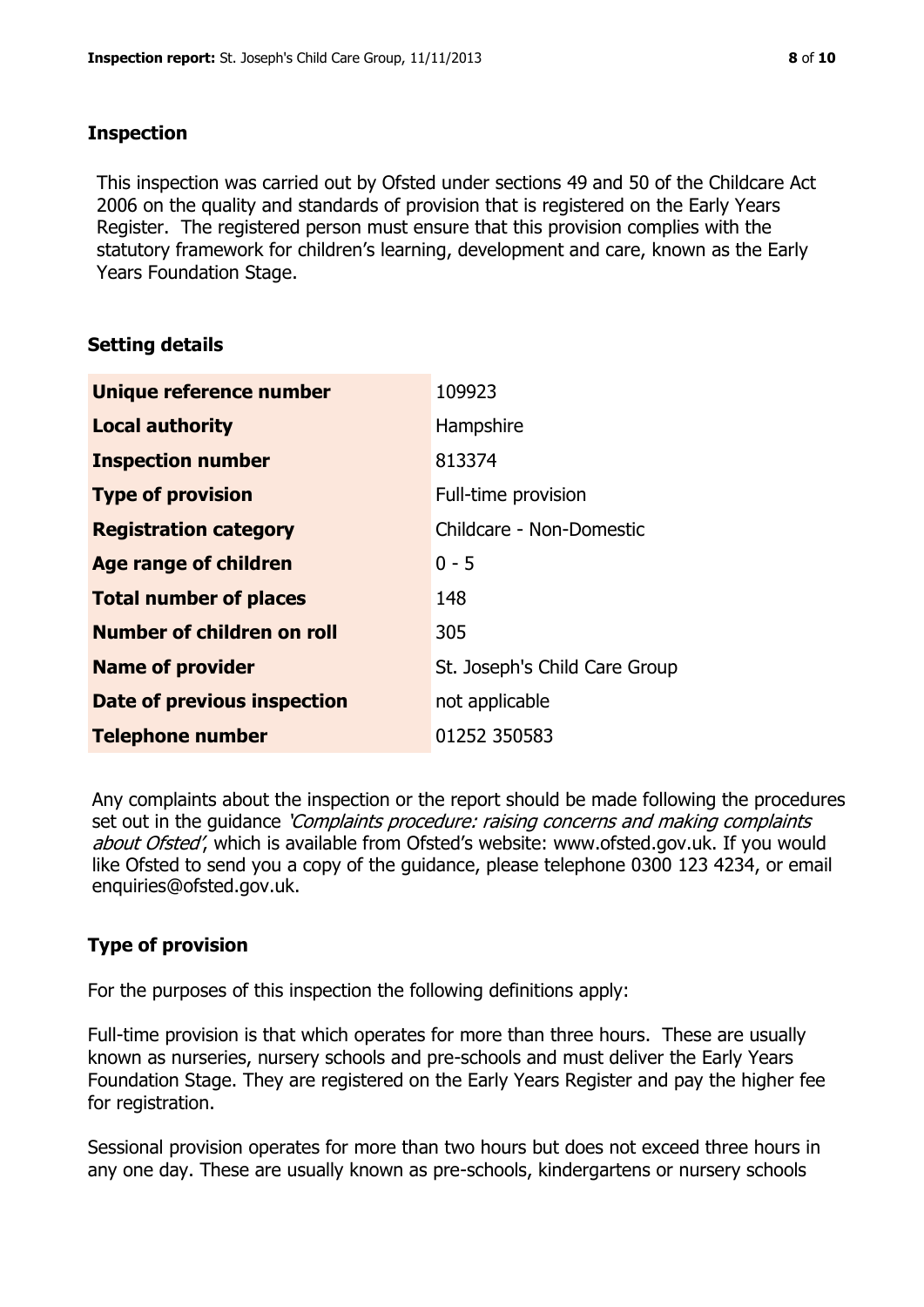and must deliver the Early Years Foundation Stage. They are registered on the Early Years Register and pay the lower fee for registration.

Childminders care for one or more children where individual children attend for a period of more than two hours in any one day. They operate from domestic premises, which are usually the childminder's own home. They are registered on the Early Years Register and must deliver the Early Years Foundation Stage.

Out of school provision may be sessional or full-time provision and is delivered before or after school and/or in the summer holidays. They are registered on the Early Years Register and must deliver the Early Years Foundation Stage. Where children receive their Early Years Foundation Stage in school these providers do not have to deliver the learning and development requirements in full but should complement the experiences children receive in school.